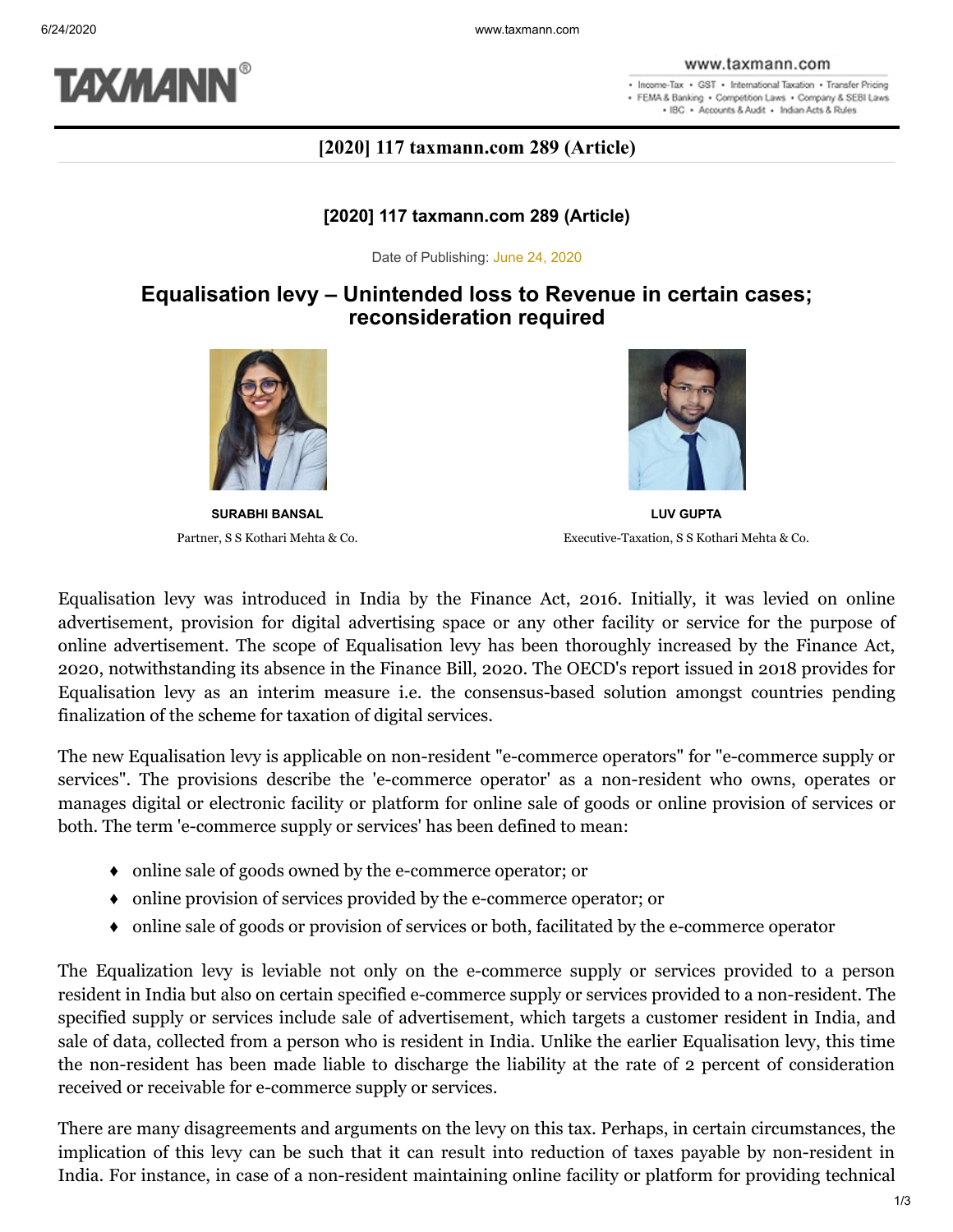#### 6/24/2020 www.taxmann.com

services, the income was already chargeable to tax in India as per section 9 of the Income-tax Act. Such services may now also attract Equalisation levy as per the new provisions as it includes the services provided online to a resident by a non-resident who owns, operates and manages a digital or electronic facility. Under the Income-tax Act, the rate of tax applicable would be a minimum 10% of gross revenue earned, whereas, the rate of Equalisation levy is only 2%.

There are certain exceptions which provide that Equalisation levy shall not be charged:

- where the e-commerce operator has a permanent establishment in India and such e-commerce supply or services is effectively connected with such permanent establishment;
- where the Equalisation levy is leviable on online advertisement and related activities; or
- Gross receipts of the e-commerce operator from the e-commerce supply or services made or provided or facilitated is less than INR 2 Crores during the financial year.

However, there is no exception which provides that Equalisation levy will not be applicable in cases where the income of the non-resident assessee is otherwise subject to tax in India. Infact, an amendment has been made by the Finance Act, 2020 in section 10(50) of the Income-tax Act to provide that income of nonresident which is subject to Equalisation levy would not be chargeable to Income tax. Reading both the laws simultaneously, clearly there seems to be an overlay i.e. the transactions which were already under the tax net also appears to be now covered by Equalisation levy and ensuing lower rate of taxation in India.

This will also implicate the compliances to be done by the payer of income to non-resident as section 195 of Income-tax Act obligates the payer to withhold appropriate income tax and deposit the same with the Government. Perhaps, in such circumstances, the resident payer will have no clarity on withholding of taxes as the service provider may come out of charegeability under income-tax Act and pay Equilisation levy.

Albeit the Industry is dazed about the scope and outreach of this levy, the Finance Act, 2020 is conspicuous about the due dates for payment of levy by an e-commerce operator to the credit of Central Government. The following table shows the quarterly due dates provided in the Act:

Date of ending of the quarter of financial year Due date

| 30th June      | 7th July    |
|----------------|-------------|
| 30th September | 7th October |
| 31st December  | 7th January |
| 31st March     | 31st March  |

It is pertinent to note that soon as the first quarter is going to conclude, due date for payment of Equalisation levy will be landing. The Government has not yet issued any clarification for the ambiguities involved in the scope of new Equalisation levy. The Government is expected to clarify the intent and appropriate changes should either be made in the definition of "e-commerce operators" and "e-commerce supply or services" or in the exclusions from the levy as contained in the Act.

While we are drilling the law, it would be interesting to know that in the month of March 2020, a group of seven top industry associates representing technology giants such as Google, Facebook, Amazon and Microsoft wrote a joint letter to the U.S. Trade Representative seeking "swift engagement with the Government of India" to raise "strong concerns" on the new levy, which they said was a "highly discriminatory new tax on foreign companies". Section 302(b)(1)(A) of the Trade Act of 1974, as amended